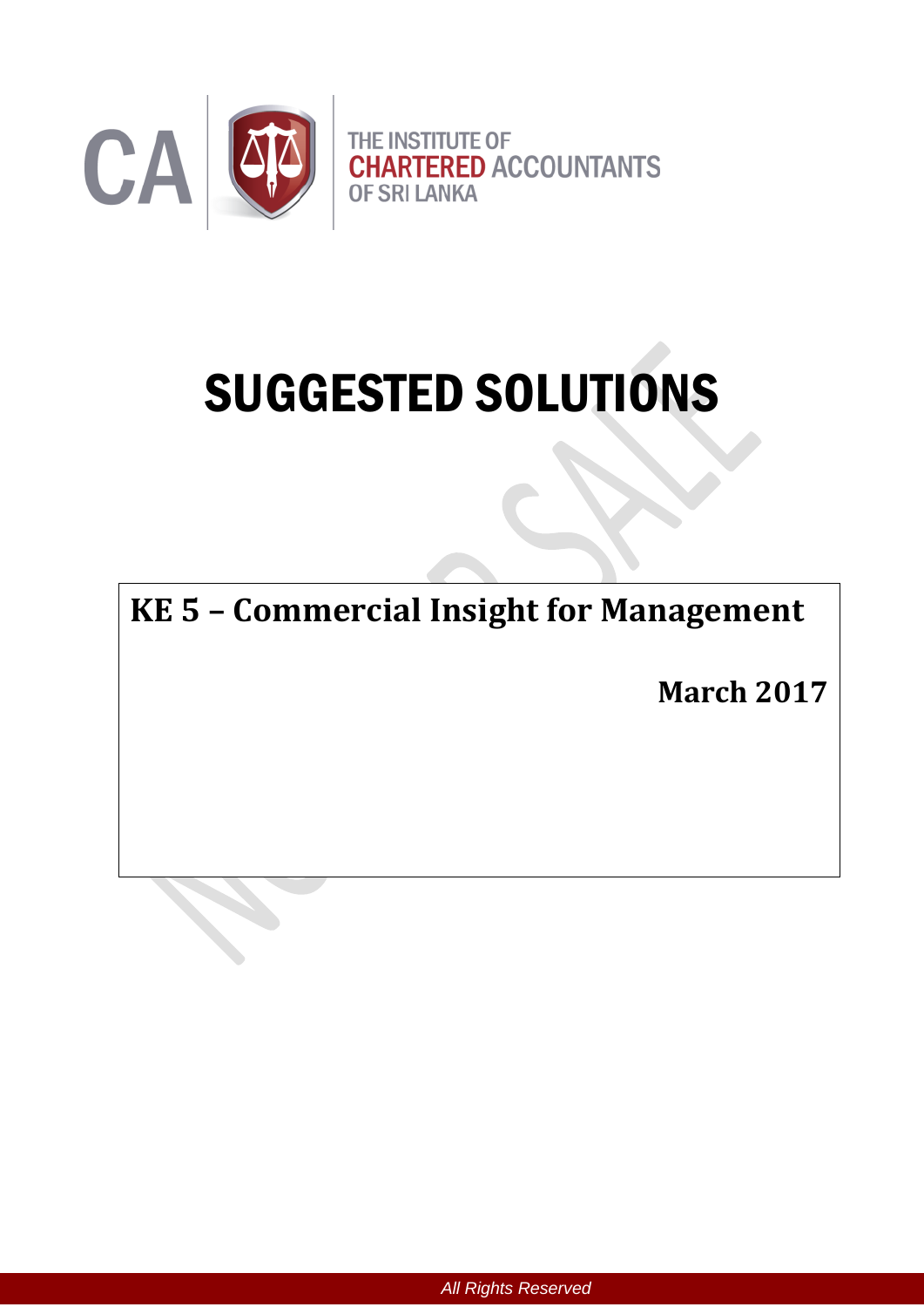# **பிரிவு 1**

# வினா 01

# 1.1

கற்கை வெளிப்பாடு:  $1.2$ . சந்தைக் கொடைமுனைவுகளின் தன்மை சரியான விடை: **B** 

#### 1.2

கற்கை வெளிப்பாடு $: 1.4$  வியாபாரங்களின் எதிர்காலப் போக்கு சரியான விடை : C

# 1.3

 $\sigma$ ந்தை வெளிப்பா $\sigma$ : 2.4 முகாமைத்துவ வகிபாகங்கள் சரியான விடை :  $B$ 

#### 1.4

கற்கை வெளிப்பாடு:  $2.8.1$  பொருளாதார வளங்கள் அவற்றிற்கான ஊதியத்தினை இனங்காணல். rupahd tpil **: C**

#### 1.5

 $\pi$ ற்கை வெளிப்பாடு:2.7.1 சந்தா்ப்பக் கிரயம் மற்றும் தட்டுப்பாடு எனும் கோட்பாடுகளையும் பொருளாதார தெரிவுகளில் அவற்றின் தொடர்பினையும் ஆராய்தல்.

# சரியான விடை : **A**

#### 1.6

கற்கை வெளிப்பாடு: 3.9 போட்டி விசைகள் (Competitive forces)  $\sigma$ ரியான விடை :  $A$ 

#### 1.7

கற்கை வெளிப்பாடு:  $6.5.1$  வியாபாரத்தில் அளவிடைச் சிக்கனம் மற்றும் நோக்கெல்லைச் சிக்கனம் ஆகிய கோட்பாடுகளை ஆராய்தல்.

# **சரியான விடை : C**

# 1.8

| கற்கை வெளிப்பாடு: 6.11 சந்தைப்படுத்தல் நிகழ்ச்சித் திட்ட மூலகங்கள். |
|---------------------------------------------------------------------|
| கற்கைப் புத்தக தொடர்பு: பக்கம் $450$                                |
| சரியான விடை : D                                                     |

# 1.9

கற்கை வெளிப்பாடு:  $4.4.3$  பொருளாதாரமொன்றில் பணநிரம்பல், பணவீக்கம், வட்டி வீதங்கள் ஆகியவற்றிற்கு இடையிலான இடைத்தொடர்பினை ஆராய்தல்.

# சரியான விடை :  $B$

# 1.10

கற்கை வெளிப்பாடு: 6.7 வியாபாரத்தில் உற்பத்திக் கோட்பாடுகள் (Production concepts) கற்கைப் புத்தக தொடர்பு: பக்கம் 425  $\epsilon$ ரியான விடை :  $A$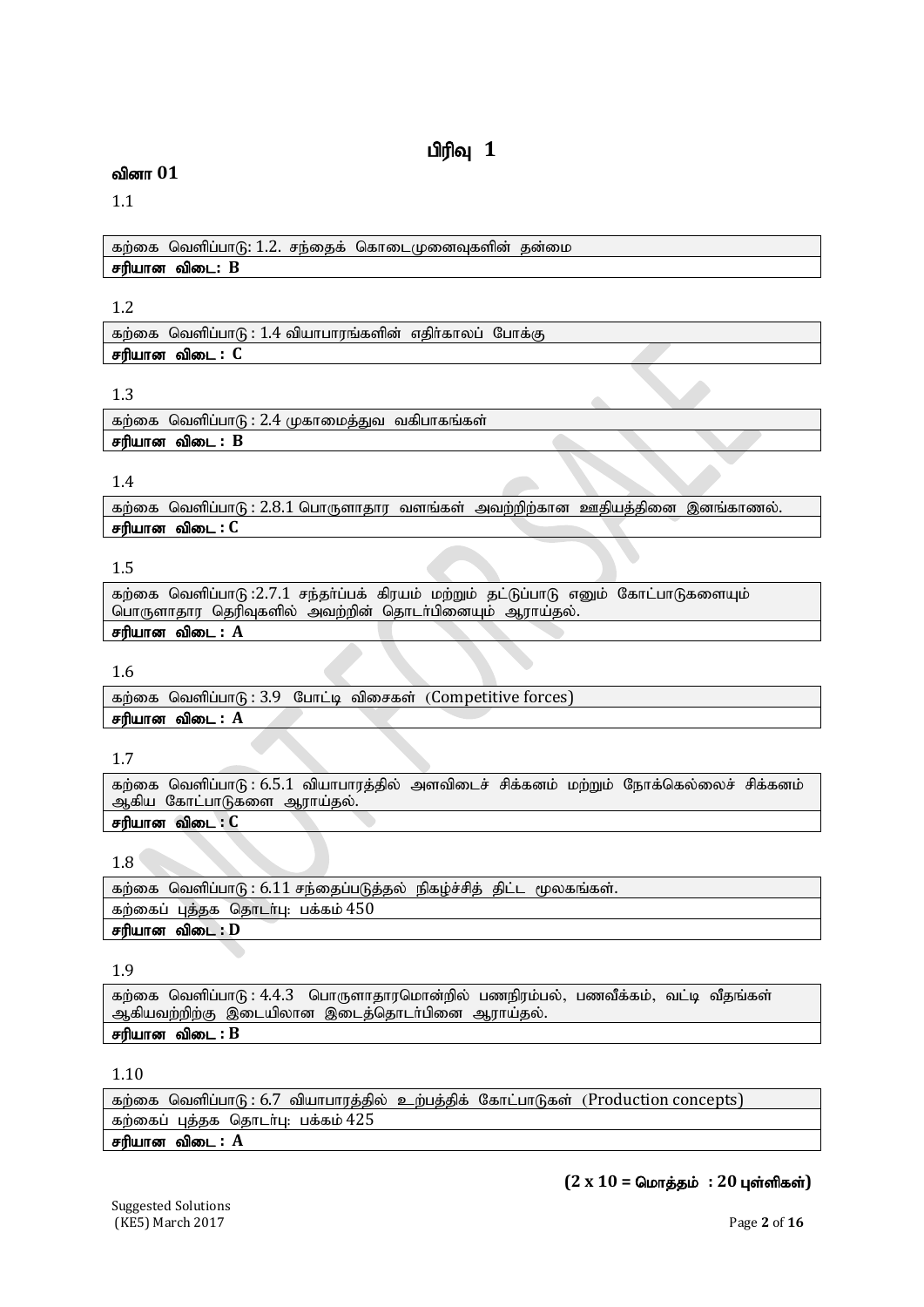| கற்கை வெளிப்பாடு: 6.6.1 பிரதான உற்பத்தி முறைகளை (பணி உற்பத்தி, அணி உற்பத்தி<br>மற்றும் பாய்வு உற்பத்தி) பொருள்வரையறை செய்தல் |
|------------------------------------------------------------------------------------------------------------------------------|
| பணி உற்பத்தியின் குணாம்சங்கள்:                                                                                               |
| உற்பத்திப் பொருட்கள் நியமமற்றவை                                                                                              |
| பொருட்கள் வாடிக்கையாளரின் கட்டளைகளுக்கு அமைய உற்பத்தி செய்யப்படும்.<br>$\bullet$                                             |
| உற்பத்திப் பொருட்களின் வகைகள் அதிகளவில் வேறுபட்டவை.<br>$\bullet$                                                             |
| சிறிய கணியங்களில் ஒரே தடவையில் உற்பத்தி செய்யப்படும்.                                                                        |
| அணி உற்பத்தியின் குணாம்சங்கள்:                                                                                               |
| உற்பத்தி ஒரு தொகையாக இருக்கும்.                                                                                              |
| ஒவ்வொரு அணியிலும் உருப்படிகள் நியமமானவையாக இருக்கும்.                                                                        |
| பொருட்களின் வகைகள் குறைந்த அளவிலேயே வேறுபடும்.                                                                               |
|                                                                                                                              |

# 2.2

கற்கை வெளிப்பாடு $: 2.2$  வினைத்திறனும் விளைவுத்திறனும்

வினைத்திறன் (efficiency) என்பது "விடயங்களை சரியாக செய்தல்" (doing things right) வினைத்திறனானது, கிரயம் மற்றும் அடைபேறுக்கு (attainment) இடையில் தொடர்பினை அளவிடுகின்றது. மேலதிக செலவின்றி அடைபேறினை மேம்படுத்தல் அல்லது அடைபேறில் குள்ளத்து, பார்ந்த கார்ப்பட்டத்தல் அல்லது இந்த இரண்டினதும் சேர்க்கை ஆகிய எல்லாமே வினைத்திறனில் அதிகரிப்பாகும்.

ஆனால் உற்பத்தித்திறனானது (productivity), உருவ வெளியீட்டிற்கும் வளங்களின் உள்ளீட்டிற்கும் இடையில் தொடர்பினை அல்லது ஒரு குறிப்பிட்ட காலத்தில் உற்பத்தி வீதத்தினை குறிப்பிடுவதனால், ஒடுக்கமான பொருள்வரையறையை கொண்டது. விளைவுத்திறன் (Effectiveness) என்பது எந்தளவுக்கு ஒரு செயற்பாடு அதன் குறிக்கோளை அல்லது எதிா்பாா்த்த தாக்கத்தினை அடைந்துள்ளது என்பது பற்றியதாகும். சரியானதை செய்தல்

#### 2.3

கற்கை வெளிப்பாடு $: 2.8.2$  பொருளாகாா பொருட்களின் வகைகளை விபரிக்கல் (சாகாரண பொருட்கள், ஜிபன் பொருட்கள், தரம்குறைந்த பொருட்கள், வெப்லென் பொருட்கள் மற்றும் பொதுவான பொருட்கள்).

பொதுவான பொருட்கள் என்பது எவரும் பணம் செலுத்தாது பயனடையக்கூடிய, விலக்க முடியாத (non-exclusive) பொருட்கள். இது இலவச சவாரிப் பிரச்சினையாகும்.

இவை வருமானம் தராததனால், இப் பொருட்களை உற்பத்தி செய்தல் நிறுவனங்களுக்கு பொருளாதார ஊக்குவிப்பை தருவதில்லை.

இலவச சவாரியிலிருந்து எவ்வாறு விடுபடுவது:

- 1. கட்டாயக் கொடுப்பனவு தெருக்கள், அதிவேகப் பாதைகளை பயன்படுத்துவதற்கு அனுமதிப்பத்திரம் அல்லது அனுமதிச் சீட்டுக்களை அறிமுகப்படுத்தல்.
- 2. பணம் செலுக்காகோரை விலக்குகல் செய்மகிக் கொலைக்காட்சியை பார்வையிட திறன் அட்டைகளை (smart card) பயன்பாட்டை அனுமதித்தல்.
- 3. பொது ஏற்பாடு அரசாங்கம் சேவைகளை நேரடியாக வழங்கி பொதுமக்களிடருந்து வரி அறவிடுதல்.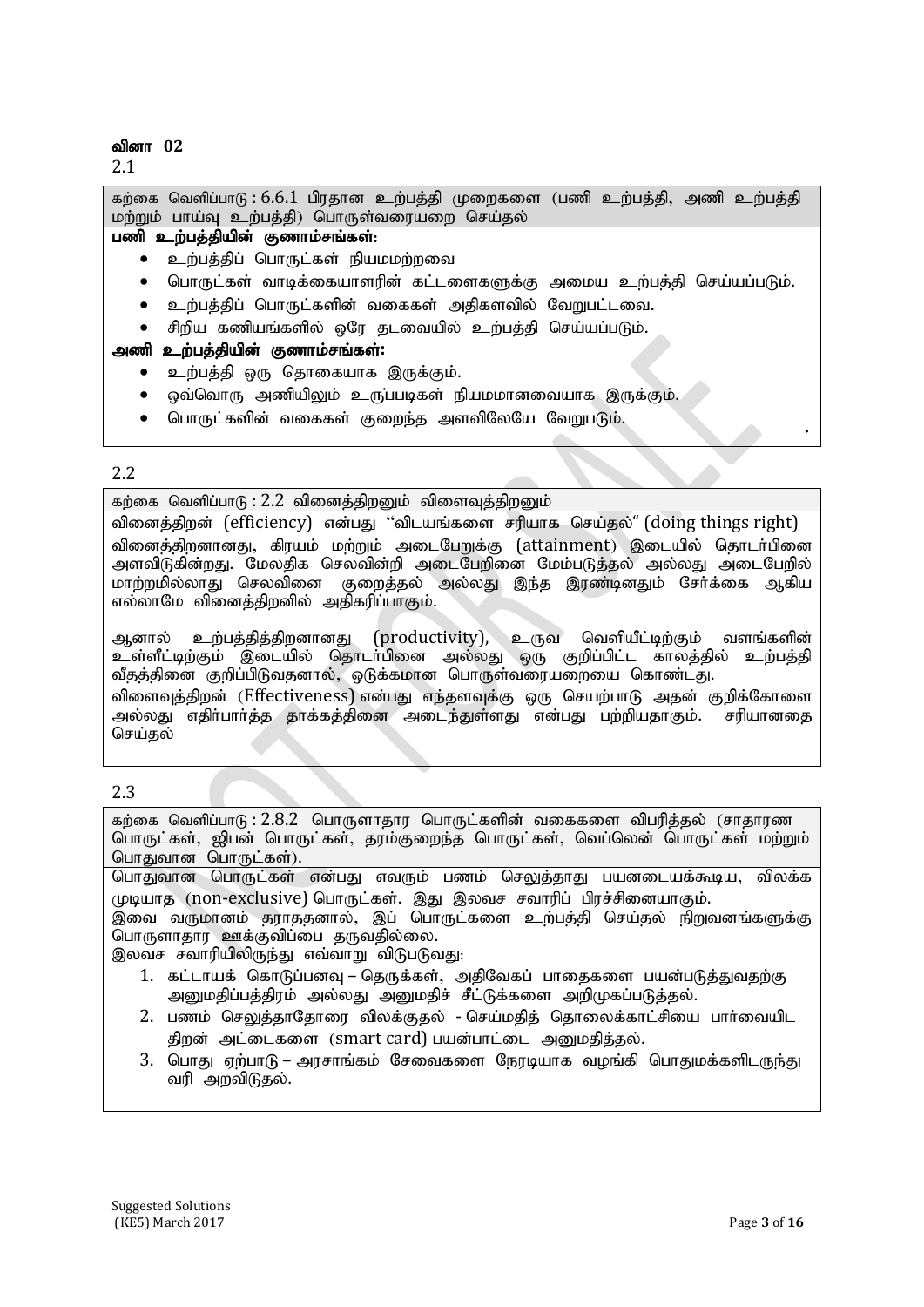2.4

கற்கை வெளிப்பாடு:  $3.4.1$  அளக்கத்தகு மற்றும் ஒப்புமையான பயன்பாட்டு கோட்பாடுகளை பயன்படுத்தி பகுத்தறிவான நுகா்வோரின் நடத்தையை இனங்காணல்.

நுகர்வோர் தமது வரையறுத்த வருமானத்தைக் கொண்டு தாம் அடையக்கூடிய மொத்தப் பயன்பாட்டை உச்சப்படுத்த முயற்சிப்பா். நுகா்வோன் ஒரு பொருளின் ஒரு அலகை வாங்குவதற்கு தீர்மானிக்கும்போது, அப் பொருளின் எல்லைப் பயன்பாடானது செலுத்தும் விலையின் மாற்றுப் பயன்பாட்டால் கிடைக்கும் எல்லைப் பயன்பாட்டைவிட அதிகமானதாக இருக்குமென தீர்மானிக்கின்றார்.

உதாரணம்: நுகர்வோனின் பகுத்தறிவு நடத்தையுடன் தொடர்புபட்ட ஏதாவது உதாரணம். ரூபா 500 இனை கொண்டுள்ள ஒரு நுகர்வோன் காலை ஆகாரத்தை வாங்க விரும்புவதாக கொள்க. ஆவா் வாங்குவதற்கு சோறு-கறி, இடியப்பம் அல்லது சிற்றுண்டிகள் என மாா்்றுக் தேர்வுகள் உள்ளன. எனவே அவர் செலுத்தும் விலைக்கு அதிக எல்லைப் பயன்பாட்டை கரும் உணவை வாங்குவகற்கு கீர்மானிப்பார்.

# 2.5

கற்கை வெளிப்பாடு $: 3.13$  வழங்குனர்களும் வினியோகத்தர்களும்

அனுகூலங்கள்

- வழங்குனர்களுடன் பலமான உறவு
- சிறந்த தொடர்பாடலுக்கு வசதி செய்கின்றது
- போட்டி அனுகூலத்திற்கான சாத்தியமான மூலம்.
- வழங்குனா் தர உறுதிப்பாட்டு நிகழ்ச்சித் திட்டங்களுக்கு அதிகரித்த சந்தா்ப்பங்கள் காரணமாக சாத்தியமான மேன்மையான தர மூலங்கள்
- இரகசியத் தன்மையை வசதிப்படுத்துகின்றது
- சிக்கன அளவிடை (Economies of scale)

# 2.6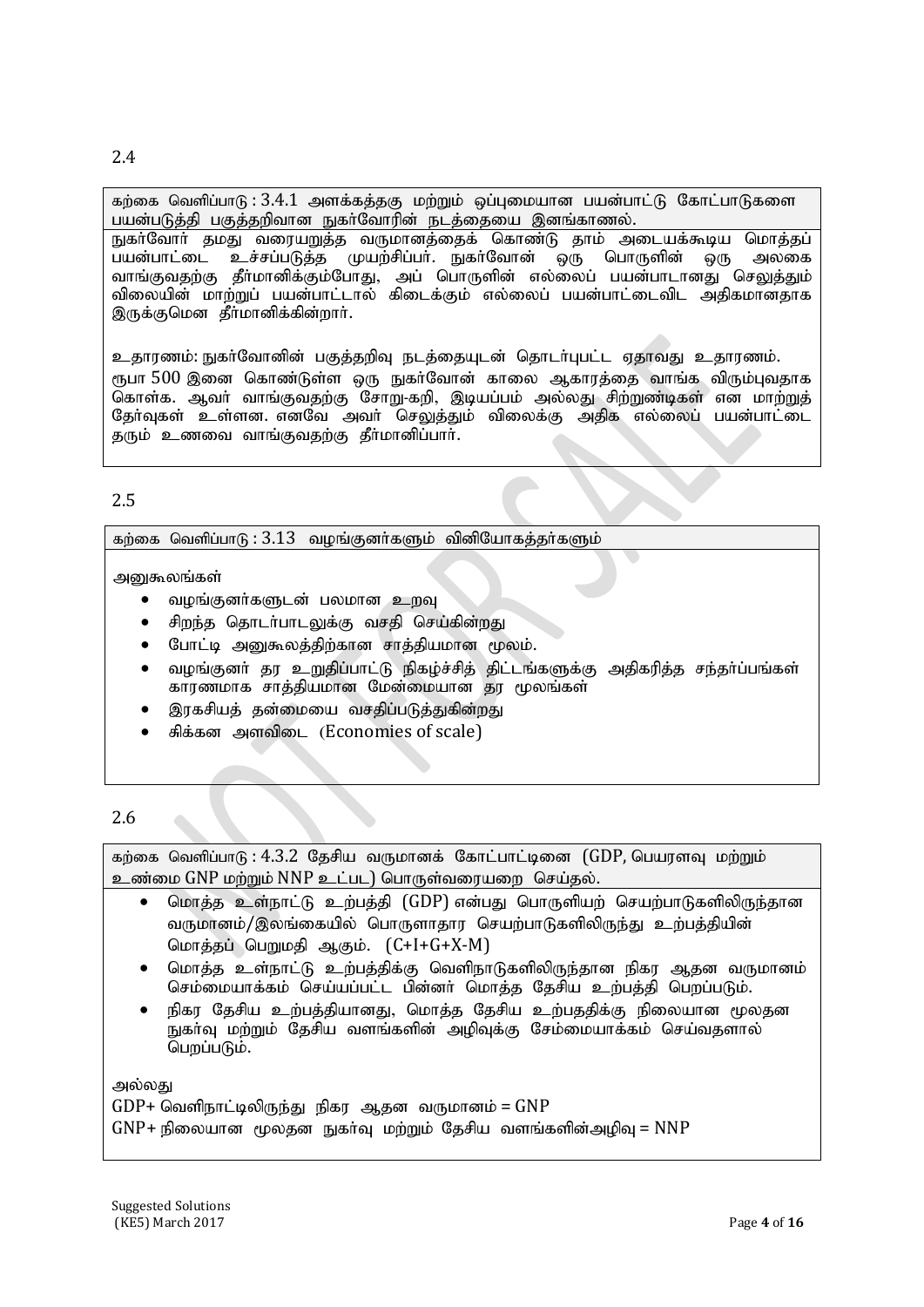2.7

கற்கை வெளிப்பாடு : 4.4.2 பணவீக்கத்தை கட்டுப்படுத்துவதற்கு கேள்வி முகாமை மற்றும் நிரம்பல் முகாமைக் கோட்பாடுகளை எவ்வாறு பயன்படுத்த முடியுமென விபரிக்குக.

- தொழில் வழங்க அதிக பணத்தை செலவிடுதல்
- நாட்டின் தனியார் துறையின் வளர்ச்சியை ஊக்குவித்தல்.
- தொழிற் திறமைகளை வளர்க்கும் பயிற்சிகளை ஊக்குவித்தல்
- தொழில் வழங்குனருக்கு உதவிக் கொடைகளை வழங்குதல்
- ஊழியர்கள் தொழில் மாற்றங்களை (labour mobility) ஊக்குவித்தல்

#### 2.8

கற்கை வெளிப்பாடு: 6.16.1 மாற்றல் முகாமைத்துவ (change management) அடிப்படைக் கோட்பாடுகளை இனங்காணல்.

- போட்டியாளர்கள் என்ன செய்கின்றார்கள், வாடிக்கையாளர் எவற்றை கொள்வனவு செய்கின்றனர், சட்டத்தில் மாற்றங்கள், சமுதாய நடத்தை, பொருளாகார மாற்றம் போன்ற சூழல் மாற்றங்கள்.
- வாடிக்கையாளர் கேள்விகளில் மாற்றங்கள், புதிய தொழில்நுட்பம் போன்றவற்றிற்கு பதிலிறுப்பாக நிறுவனம் உற்பத்திசெய்யும் பொருட்கள், வமங்கும் சேவைகளில் மாற்றங்கள்.
- தொழில்நுட்பம் மற்றும் தொழிற்படுத்தும் முறைகளில் மாற்றங்கள்.
- முகாமை மற்றும் கலைமைக்குவ பாங்கில் மாற்றம் போன்ற கொமில் உறவமுறை  $L$ மாற்றங்கள்
- நிறுவனத்தின் கட்டமைப்பு அல்லது அளவில் மாற்றங்கள்.
- சுவீகரிப்பின் பின்னா் புதிய முகாமைத்துவமானது, புதிய மேன்னிலைக் கம்பனியின் கட்டமைப்பு மற்றும் முறைமைகளுக்கு ஏற்புடையதாக நிறுவனத்தை மேம்படுத்தி லருங்கிணைக்க $\overline{\phantom{a}}$ விரும்புதல்.

# 2.9

கற்கை வெளிப்பாடு:  $6.1.1$  வியாபாரமொன்றின் பிரதான தொழிற்பாடுகள் மற்றும் முகாமைச் செயன்முறையில் அவற்றின் தொடர்பினை இனங்காணல்.

- தொழிற்பாடுகள் பொருட்கள் மற்றும் சேவைகளின் உற்பத்தியை கோரி வாடிக்கையாளா் கட்டளைகளை நிறைவு செய்வதற்கும், அவா்களுக்கு பொருட்கள் மற்றும் சேவைகளை வழங்குவதற்கும் பொறுப்பாதல்.
- சந்தைப்படுத்தலும் விற்பனையும் விற்பனைக் கட்டளைகளை பெறுவதற்கு ஏதுவாக, வாடிக்கையாளர் தேவைகளை இனங்காண்பதும், நிறுவன பொருட்களைப பற்றி வாடிக்கையாளருக்கு தெரிவிப்பதும்.
- <mark>பொருள் மற்றும் சேவைகளின் விருத்தி</mark> விற்பனைக் கட்டளைகளை பெறுவதற்காக<br>வாடிக்கையாளர் தேவைகளை நிறைவுசெய்யும் புதிய பொருட்களின் நிறைவுசெய்யும் வடிவமைப்பிற்கு பொறுப்பாதல். **(**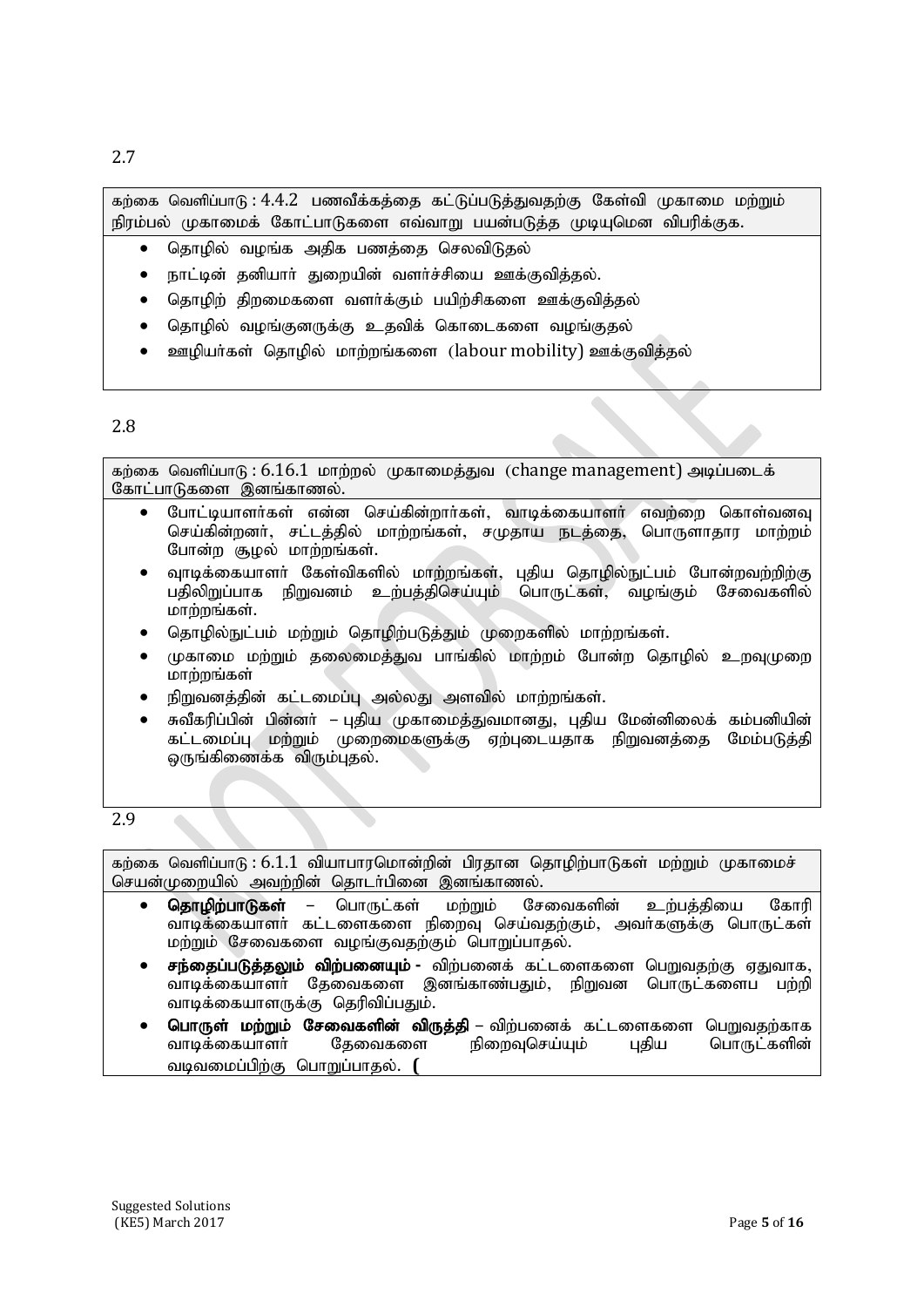2.10

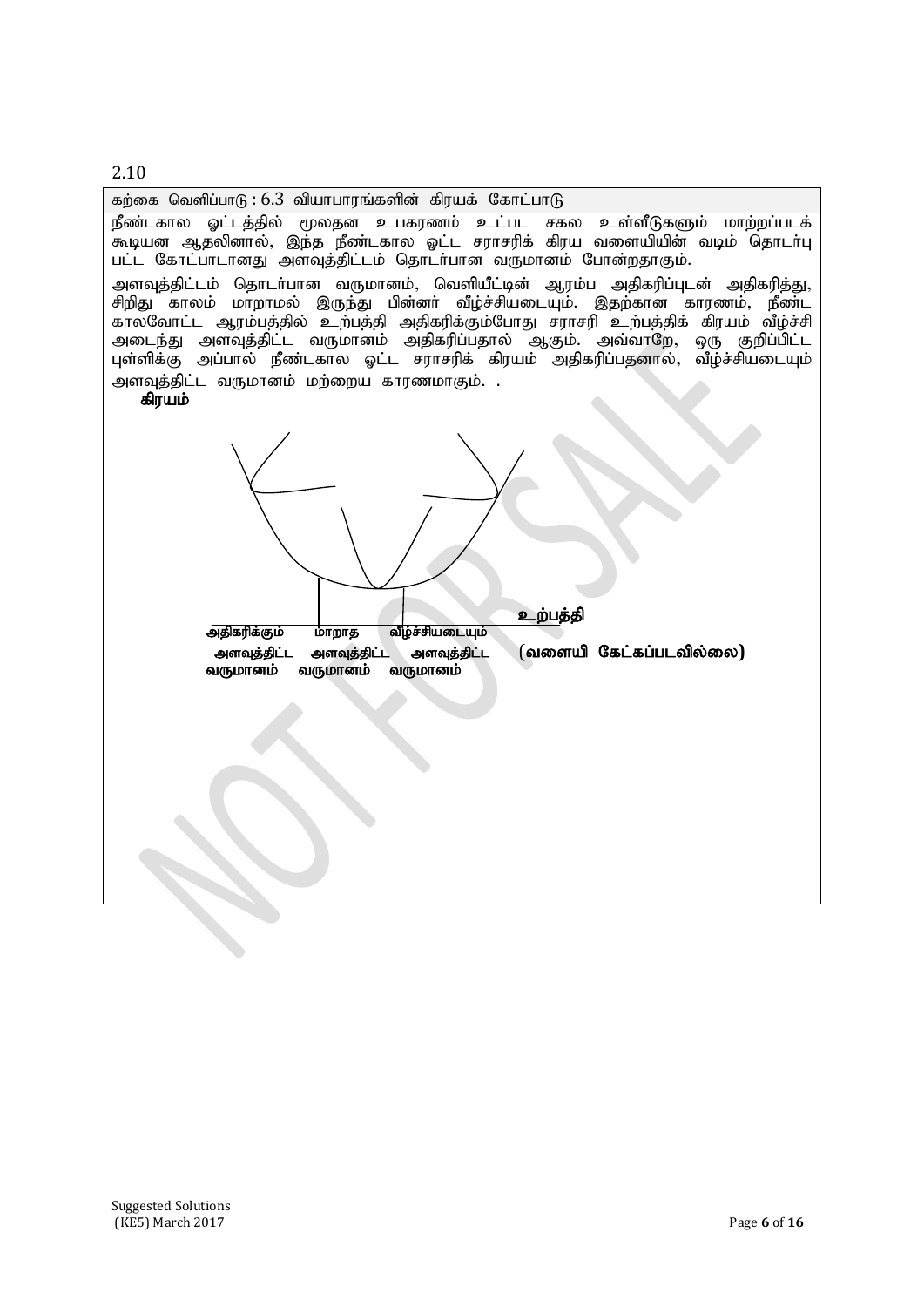பிரிவு  $02$ 

#### வினா 03

கற்கை வெளிப்பாடு $: 4.5$  வியாபாரங்களில் நாணயமாற்று வீத முக்கியத்துவம்

(a)

- ் ஏனைய நாடுகளின் பணவீக்க வீதத்துடன் ஒப்பிடுகையில் நாட்டின் பணவீக்க வீதம்.
- $\bullet$  ஏனைய நாடுகளின் வட்டி வீதங்களுடன் வப்பிடுகையில் நாட்டின் வட்டி வீதங்கள்.
- சென்மதி நிலுவை (balance of payment)
- ஊகநோக்கம் (Speculation)
- $\bullet$  நாணயமாற்று வீங்களில் தாக்கம்செலுக்துவதில் தலையிடும் அரசாங்கக் கொள்கை

 $(2 \text{ L} \cdot \hat{\text{S}})$ 

#### (b) *அனுகூலங்கள்*;

- அரசாங்கம் அந்நிய நாணய ஒதுக்கங்களை வைத்திருக்க அல்லது அதற்கு செலவு செய்ய வேண்டியதில்லை.
- $\bullet$  சென்மதிநிலுவைப் பற்றாக்குறை/மிகை சுயமாக திருத்தப்படும். பற்றாக்குறை நாணயமாற்று வீதம் வீழ்ச்சியுறச் செய்வதுடன், இது போட்டித் தன்மையை மேம்படுத்தி, ஏற்றுமதிகளை அதிகரித்து சமநிலையை மீண்டும் ஏற்படுத்தும்.
- நாணயமாற்று வீதத்தினை பேணுவதற்காக வேறு காரணங்களின் நிமிர்த்தம் விரும்பப்படாத பொருளாதாரக் கொள்கைகளை அரசாங்கம் கடைப்பிடிக்க வேண்டிய தேவை இல்லை.
- நாணயமாற்று வீதம் பொருளியற் புறநிலைகளை பிரதிபலிப்பதனால், அது ்வளங்களின் வினைத்திறனான ஒதுக்கங்களை ஊக்கப்படுத்துகின்றது.

#### **(2 புள்ளிகள்)**

#### பிரகிகூலங்கள்

- மிதப்பு நாணயமாற்று வீத முறைமையின் கீழ் நாணயமாற்று வீதமானது கத்தடி நாண்டிகாந்து தேட் முறைக்கள் கழ் நாண்டிகாந்து தேகானது<br>அதிகளவில் பெறுமதி அதிகரிக்குமேயாகில், நிறுவனங்களின் சர்வதேசமட்ட போட்டித் தன்மை குறைவடையக்கூடும். அதன் காரணமாக உற்பத்தியும் தொழில் வாய்ப்பும் நாடுமுழுவதும் வீழ்ச்சியடையக்கூடும்.
- $\bullet$  நாணயமாற்று வீத ஏற்றத்தாழ்வின் நிட்சயமற்ற தன்மை வியாபாரங்களை ஊக்கமிழக்கச் செய்யக்கூடும்.
- அந்நிய நாணயமாற்று வீதங்கள் அதிகளவில் குறைவடைந்தால், இறக்குமதி விலைகள் அதிகரித்து அதன்காரணமாக பணவீக்கம் அதிகரிக்கக்கூடும்.
- மிதப்பு நாணயமாற்று வீத முறைமையின்கீழ் நாணய இடர் உச்சமடையும். **(2** Gs;spfs ;**)**
- (c) நாணயமாற்று வீதம் மூலப்பொருட்களை இறக்குமதிசெய்து உற்பத்திப் பொருட்களை ்ஏற்றுமதிசெய்யும் நிறுவனங்களில் முக்கிய பாக்கிரம் வகிக்கின்றது. பெறுமானக்  $G$ குய்வு காரணமாக:
	- வெளிநாட்டு சந்தைகளில் உள்நாட்டுப் பொருட்கள் மலிவாகக் கிடைப்பதால் ஏற்றுமதி செய்யும் நிறுவனங்கள் பயனடையும்.
	- அந்நிய நாட்டுப் பொருட்கள் அதிக செலவாகும். எனவே, இறக்குமதிக்கான<br>கேள்வி வீம்ச்சியடைந்து உள்ளுரில் உற்பக்கிசெய்யப்படும் பொருட்களுக்கு ்வீழ்ச்சியடைந்து உள்ளுரில் உற்பத்திசெய்யப்படும் பொருட்களுக்கு கேள்வி அதிகரிக்கும்.
	- மூலப்பொருட்களை இறக்குமதிசெய்யும் நிறுவனங்களில் இறக்குமதிக் கிரயம் அதிகரிப்பதனால், உற்பத்திக் கிரயமும் அதிகரிக்கும்.
	- இது ஏற்றுமதிகள் மற்றும் இறக்குமதிகளின் நெகிழ்சியில் தங்கியுள்ளது.

**(4 புள்ளிகள்)** 

# $($ மொத்தம் : 10 புள்ளிகள்)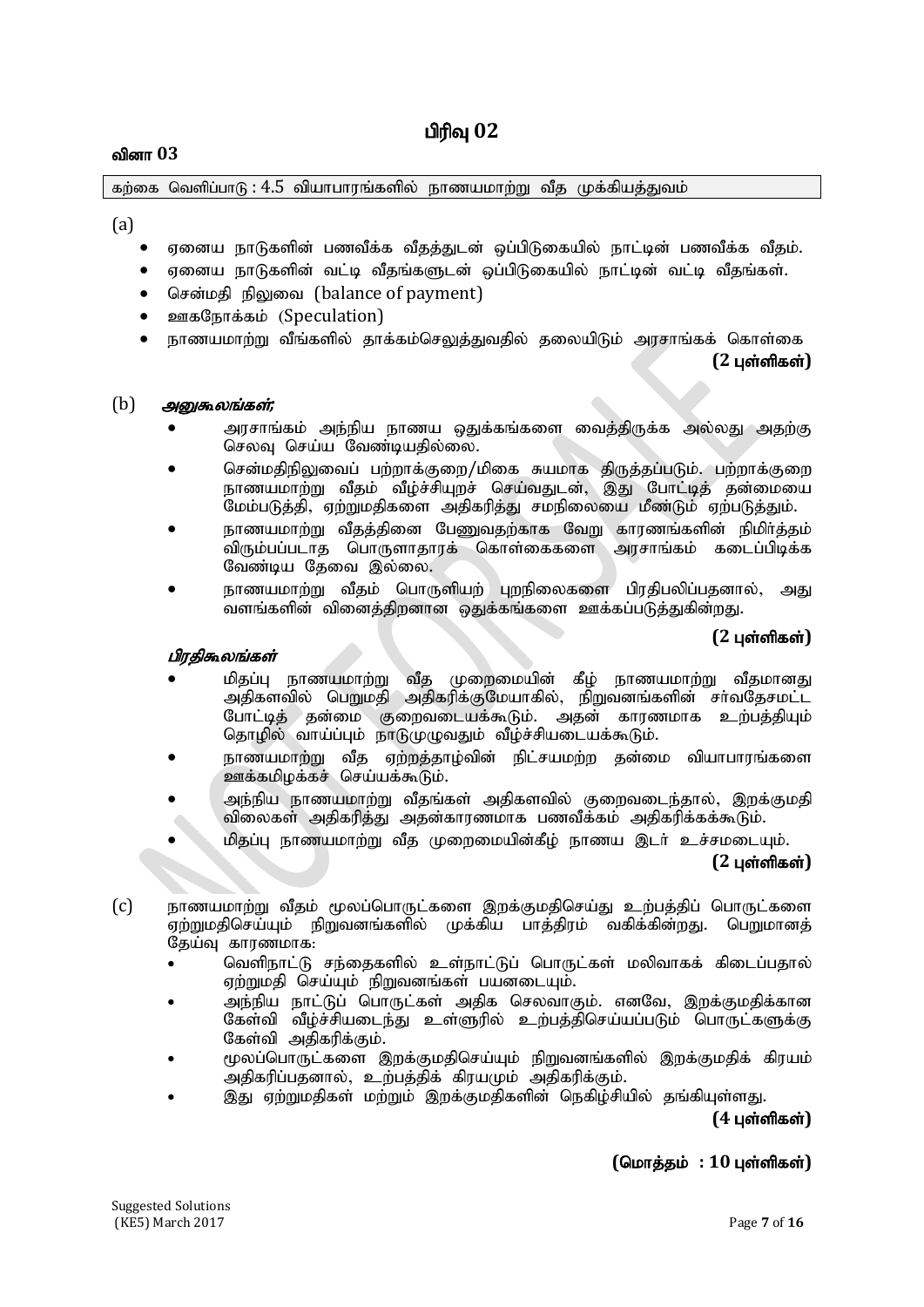கற்கை வெளிப்பா $\mathsf{G}$ :

 $5.2$  நிறுவனக் கட்டமைப்பின் ஒழுங்காக்கம்

5.3 அதிகாரம் (Authority), பொறுப்பு (responsibility) மற்றும் அதிகாரபலம் (power)

(a)

- அதிகாரப் பகிர்வினை தடுத்தல்
- முயற்சிகளை தடுக்கும் வகையில் இறுக்கமான மேற்பார்வை மேற்கொள்ளப்படலாம்.
- ஒரே வேலை பல தொழிலாளர்கனினூடாக செல்கின்றது.
- நிருவாக மற்றும் மேந்தலைக் கிரயங்களை அதிகரிக்கச் செய்கின்றது.
- கந்திரோபாய உச்சமட்டம் பல மட்டங்களுக்கு அப்பால் இருப்பதால், கீர்மானம் .<br>மேற்கொள்ளல் மற்றும் பதிலிறுத்தல் மெதுவாகவே நடைபெறும்.

 $(2 \text{ L} \cdot \hat{\text{S}})$ 

# (b) (i)

முகாமை மட்டங்களை நீக்குதல் (Delayering) என்பது, கீழிருந்து மேல்நோக்கி முகாமை மட்டங்களின் எண்ணிக்கையை குறைத்தலாகும்.

**(1 புள்ளி)** 

#### (ii)

- தகவல் தொழில்நுட்பம் நடுமட்ட முகாமையாளா் தகவல் தயாரிக்கும் தேவையை இது குறைக்கின்றது.
- அதிகாரமளிப்பு (Empowerment) அனேகமான அமைப்புக்கள், விசேடமாக சேவை நிறுவனங்கள் முடிந்தவரை கீழ்மட்டங்களுக்கு அதிகாரம் பகிர்ந்தளிக்க ஆவலாக ் உள்ளன. வாடிக்கையாளா்களின் தேவைகளுக்கு பதிலிறுத்தலினை அதிகரிப்பதற்கு எதுவாக, தொழிற்பாட்டுத் தளத்தின் முன்வரிசைத் தொழிலாளர்கள் தீர்மானங்களை மேற்கொள்ள அனுமதிக்கப்படுகின்றனர்
- பொருளியல் முகாமை மட்டங்களை நீக்குதல் முகாமை/மேற்பார்வை கிரயங்களை குறைக்கின்றது.
- நாகரீகம் முகாமைமட்டங்களை நீக்குகல் நாகரீகமாக கருகப்படுகின்றது. உயர்ந்த கட்டமைப்புக்கள் இயல்பாகாகவே நெகிழ்ச்சியற்றவை என நம்பும்பட்சத்தில் சிரேட்ட  $\mu$ காமையாளர்கள் முகாமை மட்டங்களை குறைக்கக்கூடும்.

# **(3 பள்ளிகள்)**

#### $(c)$

- அதிகாரத்திலுள்ள எந்தவொரு நபர் அல்லது குழுவினருக்கு தமது வேலைப்பளு தொடர்பில் பௌதிக மற்றும் மனம் தொடர்புபட்ட வரையறைகள் உள்ளன.
- முகாமையாளா் திட்டமிடல் போன்ற உயா்மட்ட பணிகளில் தீவிர கவனம்செலுத்த விடுவிக்கப்படுகின்றனர்.
- சில நிறுவனங்களின் அதிகரித்துவரும் அளவும், சிக்கற் தன்மையும் முகாமைத்துவம் மற்றும் தொழில்நுட்பம் ஆகிய இரு துறைகளிலும் புலமையை தேவைப்படுத்தும்.
- பகிர்ந்தளிக்கப்படும் அதிகாரம் கீழ்மட்ட ஊழியர்களின் தொழிற் திருப்தி மற்றும் தொழில் விருத்திக்கு
- அதிகாரப்பகிர்வு, தீர்மானம் மேற்கொள்ளல் சங்கிலியை குறுகச்செய்து தீர்மானங்கள் அவை தேவைப்படும் நிலைகளின் அருகாமைக்கு கொண்டு வருகின்றது.

 $($ மொத்தம் : 10 புள்ளிகள்)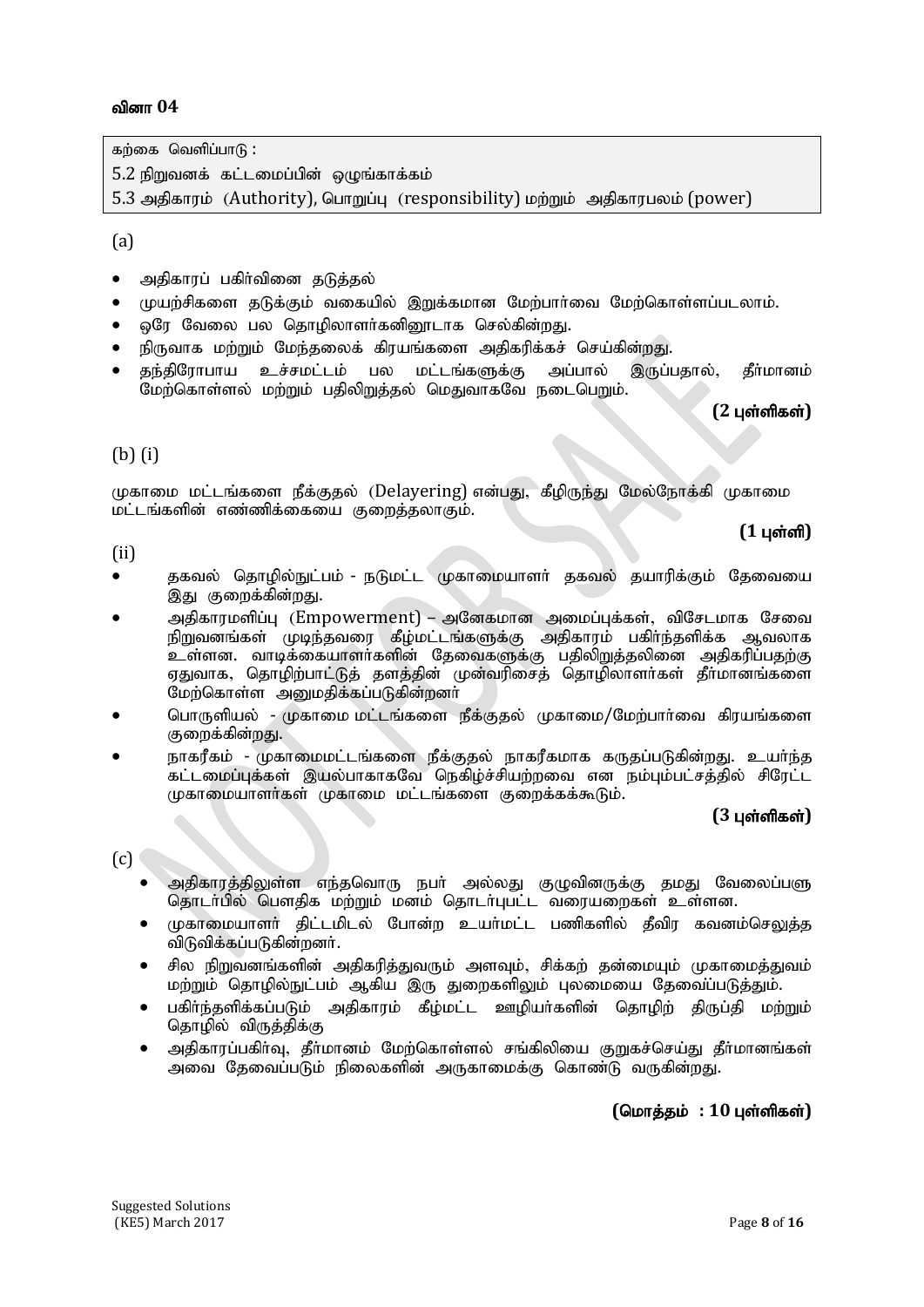கற்கை வெளிப்பா $f$  :

- $6.12$  மனிதவள முகாமைத்துவத்தின் தன்மையும் நோக்கெல்லையும்
- $6.13$  போட்டிநிறைந்த காரணிச் சந்தையில் கூலியை கீர்மானிக்கல்

(a)

- அதிகரித்த உற்பத்தித் திறன் ஊழியா் திறமையை விருத்தி செய்தல் ஊழியா்களை அதிக உற்பத்தித் திறன் உடையவர்களாக்கும்.
- அதிகரித்த குழுரீதியான கற்கை ஊழியா்கள் பல திறமைகள் கொண்ட அணிகளில் ு, நாரைத்து குழுத்தாகம், பாதிப்பட்டது.<br>வேலைசெய்கின்றனர். ஒவ்வொரு ஊழியரும் பல பணிகளில் தகுதியுடையவர்களாக இருக்கவேண்டும். சில ஊழியா ஒன்றுசோந்து குழுமமாக பணிபுரிய பயிற்றுவிக்கப் படுகின்றனர்.
- ஊழியா் புரள்வில் வீழ்ச்சி ஊழியருக்கு பயிற்சியளித்து அவா்களை விருத்திசெய்தல் அனேகமாக ஊழியா் புரழ்வு வீதத்தினை வீழ்ச்சியடையச் செய்யும். ஊழியா் அதிக பயிற்சி பெறுவதனால், இது தொழிற்பாட்டு விளைவுத் திறன் மற்றும் இலாபத்திறனை அதிகரிக்கச் செய்கின்றது
- $\mu$ பம்சியினை (initiative) ஊக்கப்படுக்குகல் நிறுவனங்கள் அவற்றின் ஊழியர்களின் தற்போதைய மற்றும் அடையக்கூடிய இயலுமைகளை ஊக்கப்படுத்தி, பயன்படுத்தி கணிசமான அனுகூலங்களை பெறமுடியும்.

 $(2 \text{ L} \cdot \hat{\text{S}})$ 

- $(b)$  உளழியர் பற்றாக்குறையினை கையாளல்:
	- அகத்தே மாற்றல்கள், பதவியுயா்வுகள் மற்றும் பயிற்சி வழங்கல் ஆகியன.
	- வெளியிலிருந்து ஆட்சோ்ப்பு
	- சாக்கியமான காாணங்களை மீளாய்வசெய்கு ஊமியர் பாள்வை குறைக்கல்.
	- மேலதிக நோ வேலை
	- அதிக ஊழியா தேவையை குறைத்து உற்பத்தித்திறனை மேம்படுத்துவதற்கு ஏதுவாக புதிய உபகரணங்களில் முதலிட்டு ஊழியருக்கு பயிற்சியளித்தல்.

ஊழியா் மிகையினை கையாள்தல்

- ஊழியா் எண்ணிக்கை குறைவடைய அனுமதித்தல்
- ஆட்சோ்ப்பினை மட்டுப்படுத்தல்
- முன்னா் முழுநேர ஊழியா்களுக்கு பகுதிநேர வேலையை அறிமுகப்படுத்தல்
- மிதமிஞ்சிய ஊழியா் நீக்கம் (Redundancies) இறுதித் தீர்வாக, கவனமாக திட்டமிட்டு மேற்கொள்ளல்.<br>|-<br>|-

**(4 புள்ளிகள்)**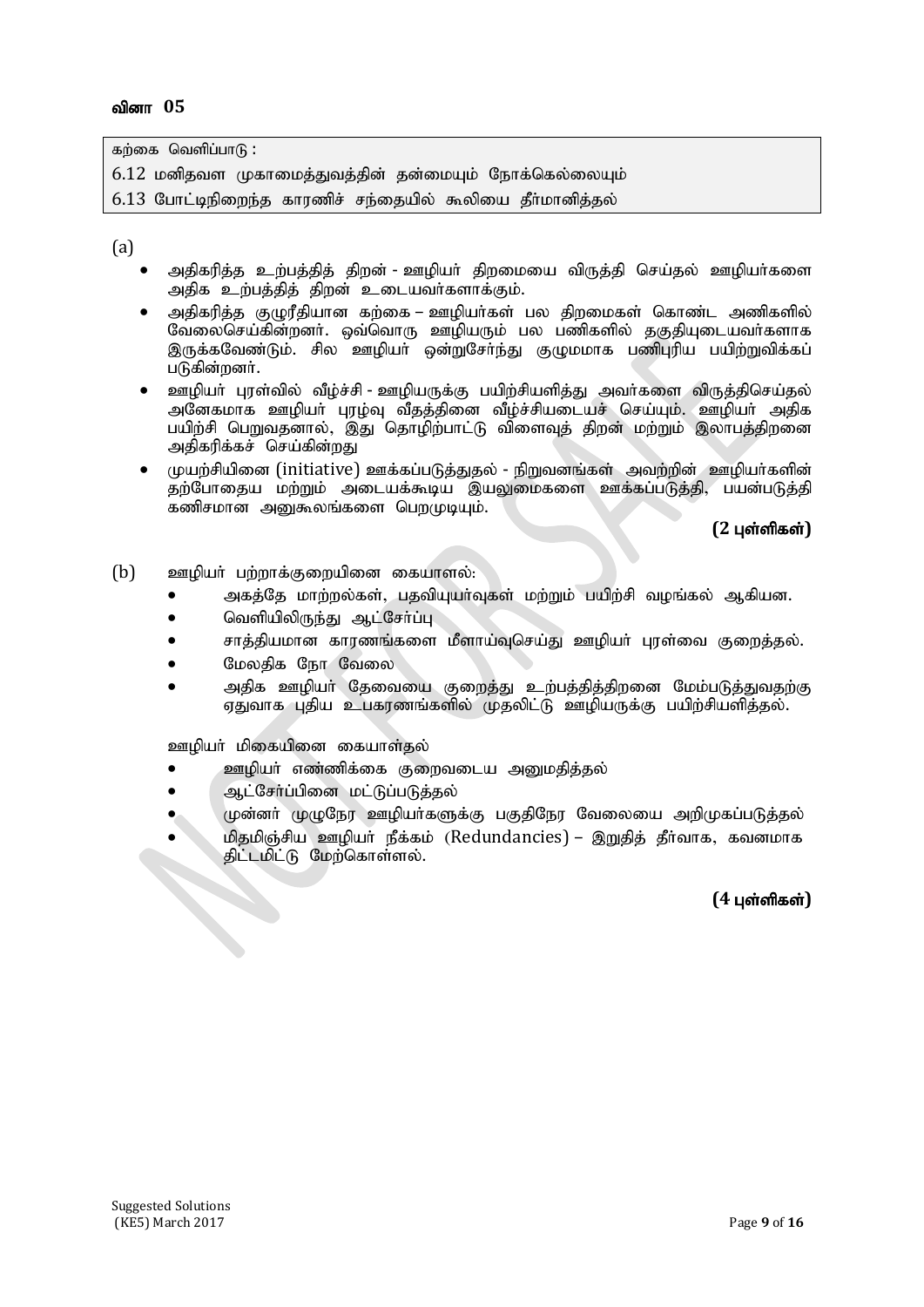குறைந்தபட்ச ஊதியத்தின் நோக்கம், குறைந்த ஊதியம் பெறும் ஊழியர்கள் ஏற்கக்கூடிய வாழ்க்கைத்தரத்தை அடைவதற்கு போதுமான பணம் உழைப்பதனை உறுதி செய்வதாகும். இது அனேகமாக சந்தை விசைகளால் கீா்மானிக்கப்படும் நடப்புக் ஊதியத்திலும் பாா்க்க அதிகமானதாக இருக்கும்.



இதன் தொடர்விளைவுகள் கீழ்வருமாறு விபரிக்கப்படலாம்:

குறைந்தபட்ச ஊதியம் இல்லாதபோது, Qw எண்ணிக்கையான ஊழியர்கள் W கூலிவீதத்தில்  $\mathfrak G$ வலையில் அமர்த்தப்படுவர்.

குறைந்தபட்ச கூலியின் (M) விளைவாக மிகையான ஊமியர் நிரம்பல் காணப்படுவதனால். அது Qu - Qm. இடையில் வித்தியாச அளவுக்கு தொழில்வாய்ப்பின்மையை ஏற்படுத்தும். மாறாக, ஊழியருக்கான கேள்வி குறைவடைந்து அதனால் வேலை இழப்புக்கள் ஏற்படும்.

எனினும், குறைந்தபட்ச ஊதியம் விதித்தல், உண்மையில் ஊழியா் எண்ணிக்கையில் அதிகரிப்பை ஏற்படுத்தும் சான்று உள்ளது. இது கூலியின் ஏகஉரிமைக் கொள்வனவாளா் (monopoly purchasers) காரணமாக ஏற்படுவதுடன், இது குறிப்பாக கீழ்மட்ட ஊழியர் சந்தையில் காணப்படும். அத்தகைய தொழில் வழங்குனா்கள் ஊதியத்தினை குறைந்த மட்டத்தில் பேணும்போது, அவா்களுக்கு தொழில்புரிதல் கவா்ச்சி இல்லாததால், பொதுவாக வெற்றிடங்கள் ஏற்படும். சட்டம் அதைவிட அதிகமான ஊதிய வீதத்தினை விதிக்கும்போது அவா்களுக்க வேலைக்கு ஆட்சோ்த்தல் இலகுவாக இருப்பதுடன், சம்பளப் பட்டியலில் ஊழியா் எண்ணிக்கை உண்மையில் அதிகரிக்கக்கூடும். அவா்களின் ஊழியா்களுக்கான தேவையானது, ஊழியர் எண்ணிக்கையில் வீழ்ச்சிக்கு வழியேற்படுத்தும் சந்தை விசைகளை அப்புறப்படுத்தி, அதிகரிப்பினை ஏற்படுத்தும்.

 $($ மொக்கம் : 10 பள்ளிகள்)

#### (c)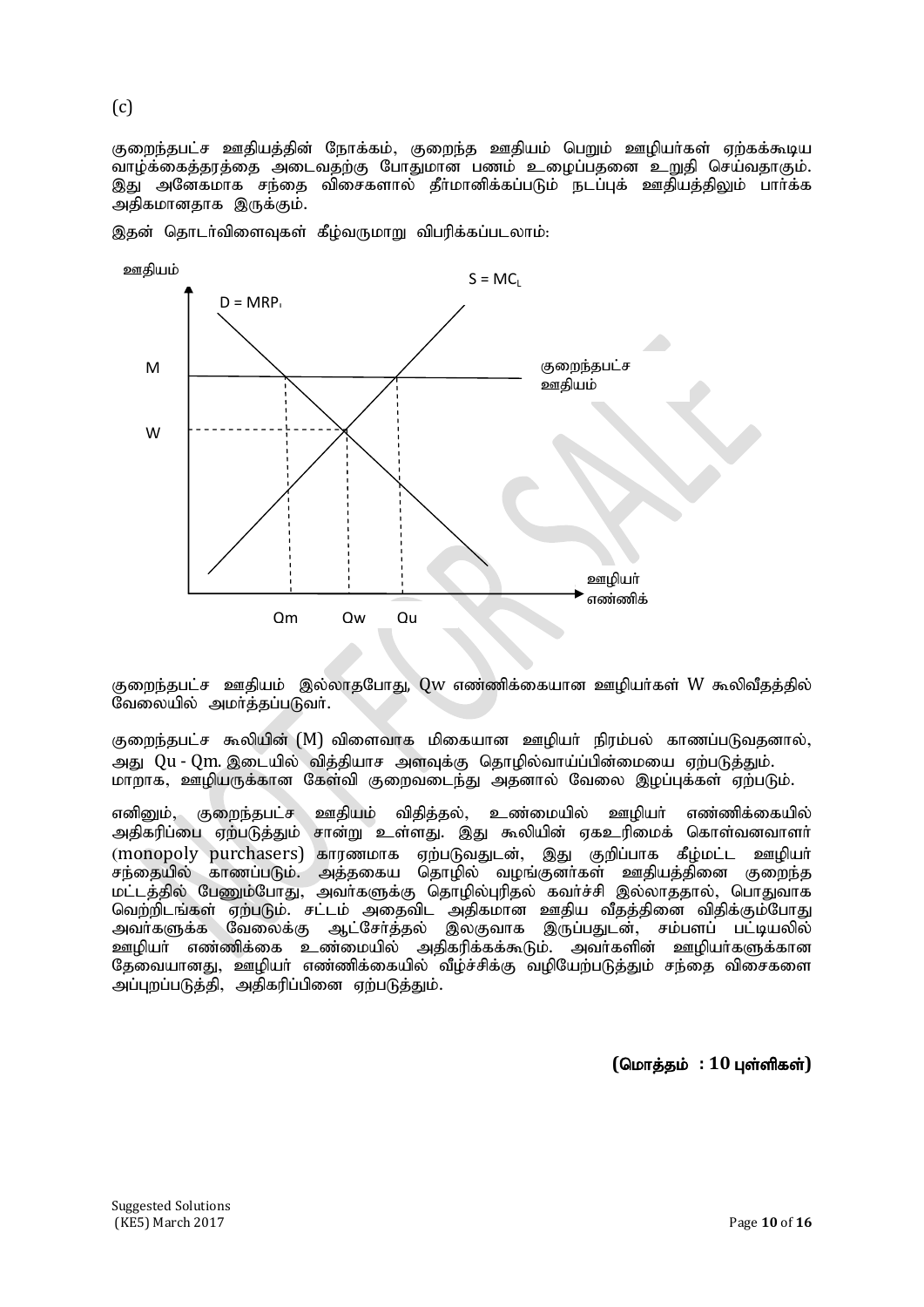கற்கை வெளிப்பா $f$  :  $3.11$  சந்தைக் கட்டமைப்பின் கோட்பாட்டு ரீதியான பண்புகள்  $3.12$  போட்டிச் சந்தைக் கட்டமைப்பில் உத்தம உற்பத்தி, விலை மற்றும் இலாப தீா்மானம்

(a)

- பொருட்கள் வேறுபடுத்தப்பட்டிருக்கும் நிடமாகவோ அல்லது கற்பனையாகவோ
- $\bullet$  நிறுவனங்கள் விலையை நிர்ணயிப்போர் எனும் தமது நிலையை தக்கவைப்பதற்கு  $\overline{\mathbf{v}}$ ஏதுவாக விலைப் போட்டியினை தவிர்க்க முயல்வர். (விலைசாராத போட்டி)
- கணிசமான பிரசேச தடைகள் இன்மை நிறுவனங்கள் சந்தையில் பிரவேசிக்கவும்<br>சந்தையிலிருந்து வெளியேறவும் தடைகள் இல்லாமை. அக்துடன், உற்பத்திக் அக்குடன், உற்பக்கிக் காரணிகளின் இடமாறல்களுக்கு வரையறுப்புக்கள் இல்லாமை
- தொழிற்துறையில் அதிக எண்ணிக்கையான நிறுவனங்கள் இருத்தல்

# **(3 பள்ளிகள்)**

நிறைபோட்டிச் சந்தையொன்றின் நீண்டகால சமநிலை கீழ்வருமாறு விளக்கப்படலாம்:



மேற்படி வரிப்படத்திலிருந்து நிறுவனம் அதன் அதிகூடிய கிரய விளைதிறனைக் கொண்ட (அதாவது, சராசரிக் கிரயத்தின் அதிதாழ்ந்த) புள்ளியில் தொழிற்படுவது சான்றாகும். இது உற்பத்தி வினைக்கிறன் (productive efficiency) எனப்படும். ( அகிகுறைந்த கிரயம்)

மேலும் விலையானது எல்லைக் கிரயத்திற்கு சமமாக இருப்பது ஒதுக்க வினைத்திறனை (allocative efficiency)  $\sin \angle$ நகின்றது. P= MC

நிறைபோட்டியில் நீண்ட காலவோட்ட சமநிலைப்புள்ளி மாத்திரம் ஒதுக்க வினைத்திறனை அடைவதனால், இது தனித்துவமானதாகும். நீண்ட காலவோட்டத்தில் தொழிற்துறையிலுள்ள சகல நிறுவனங்களுக்கும்  $MR=MC=AC=AR = \text{Om}$  இல் விலை ஆக இருக்கும். நீண்ட கால ஓட்டத்தில் உற்பத்தி மற்றும் ஒதுக்க வினைத்திறன்கள் இரண்டுமே அடையப்பெறுவகனால்  $\hat{B}$ றைபோட்டிச் சந்தை அதிகம் விரும்பப்படும் சந்தையமக கருதப்படுகின்றது.

**(4 பள்ளிகள்)**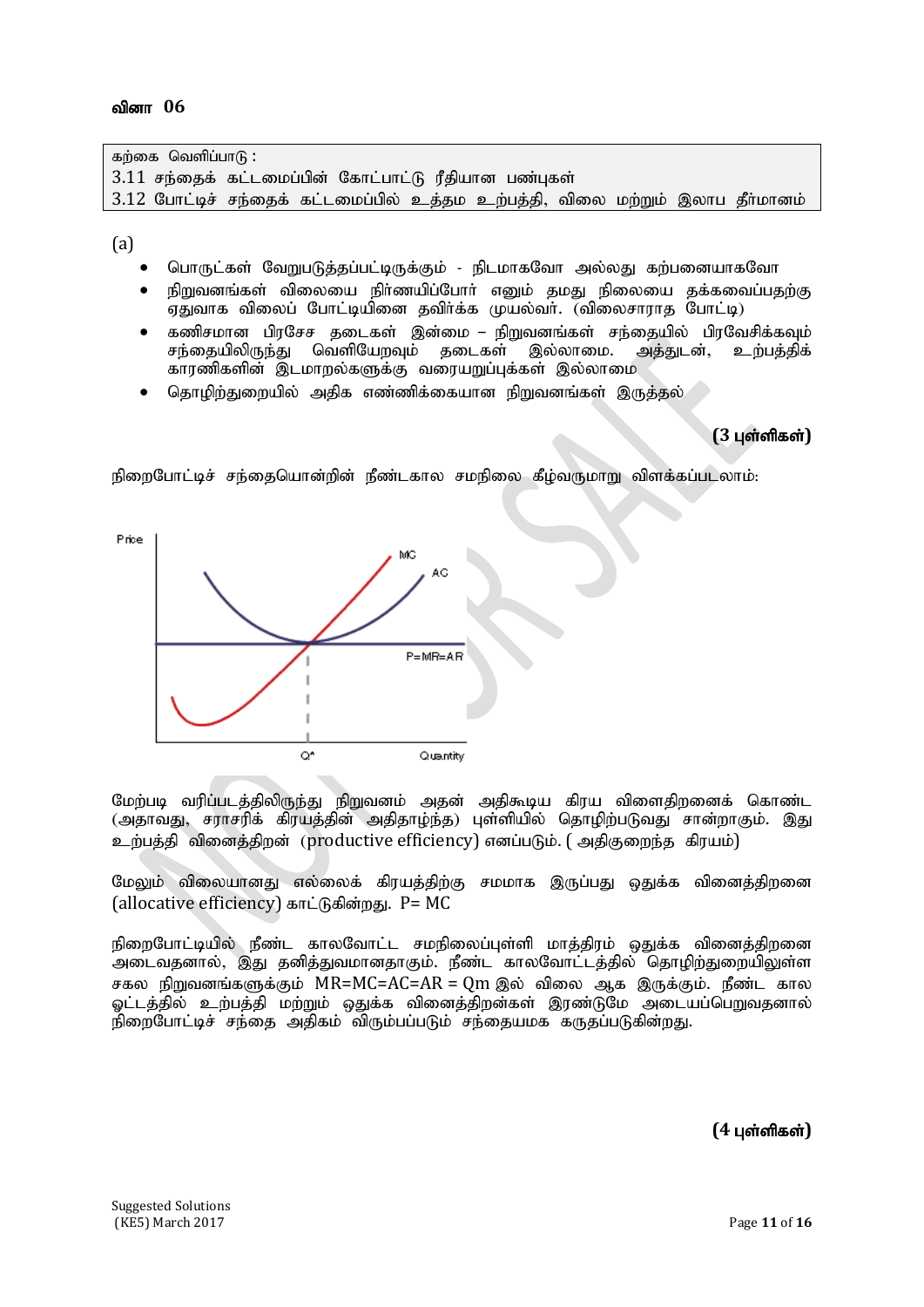$(c)$ 

தரப்பட்ட தரவுகளின்படி, காலைஆகார தானியத் தொழிற்துறையானது ஏகஉரிமைப் போட்டி .<br>சந்தையொன்றில் தொழிற்படுகின்றது.

வளங்களின் விரயம் கீழ்வரும் காரணங்களால் ஏற்படுகின்றது:

- ஏகஉரிமைப் போட்டியின்கீழ் இலாபம் உச்சப்படுத்தும் உற்பத்தியானது, நிறைபோட்டி .<br>சந்தையில் இலாபம் உச்சப்படுத்தற் உற்பத்தியிலும் குறைவானது. இந்த உற்பத்தி  $\overline{\tau}$ ராசரிக் கிரயம் அதிகுறைந்த அளவினை எட்டும் உற்பத்தியில் அல்ல. (அதாவது .<br>ஏகஉரிமை போட்டியில் நிறுவனங்கள் **உற்பத்திரீதியாக வினைத்திறனற்றவை**).
- $\bullet$  ஒரே பொருளை பலவித வேறுபடுத்திய உருப்படிகளாக (differentiated versions) உற்பத்திசெய்வது விரயமானது. ஒரு பொருளை ஒரேவித உருப்படிகளாக உற்பத்தி செய்வதன் மூலமாக நிறுவனங்கள் அதிக அளவினை உற்பத்திசெய்து அளவிடைச் சிக்கனத்தை அடையக்கூடியதாக இருக்கும்.
- பொருட்களை வேறுபடுத்த பயன்படுத்தும் சில முறைகள் வளங்களின் விரயத்திற்கு இட்டுச்செல்கின்றன. பொருட்களை வேறுபடுத்திக் காட்டுவதற்காக பயன்படுத்தப்படும் விளம்பரப்படுத்தல் போன்றவை பொருட்களுக்கு பெறுமதி சேர்ப்பதில்லை ஆதலால் இவை வளங்களின் விரயமே.

**(3 புள்ளிகள்)** 

 $($ மொத்தம் : 10 புள்ளிகள்)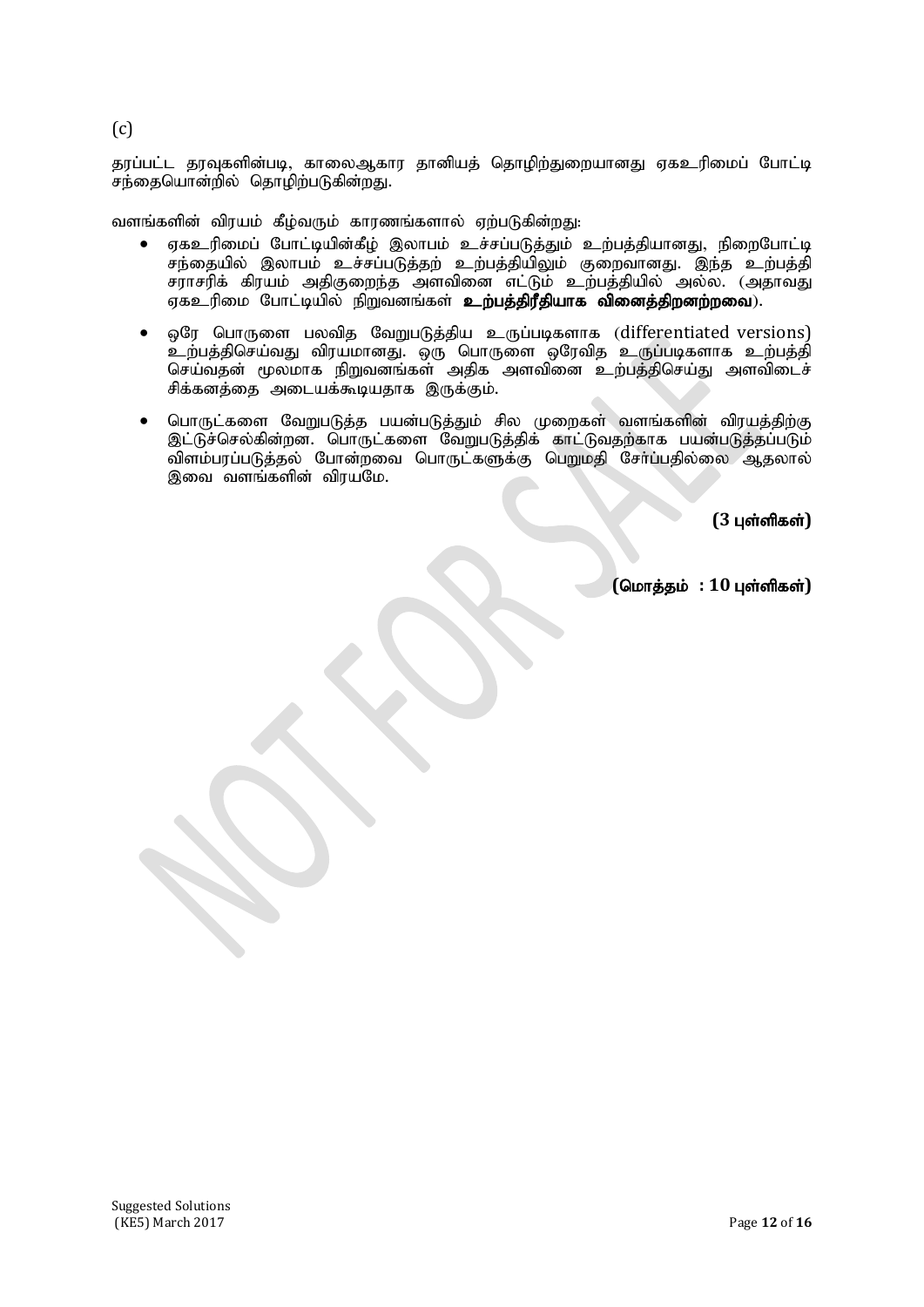கற்கை வெளிப்பா $\mathsf{G}$ :

```
3.5 போட்டிச் சந்தையொன்றில் கேள்விஈ நிரம்பல் மற்றும் சந்தைச் சமநிலை
```

```
3.6 நெகிழ்ச்சிக் ( elasticity) கோட்பாடு
```
3.7 போட்டிச் சந்தையில் அரசாங்கத் தலையீட்டின் தாக்கம்

- $3.8$  போட்டியாளர்களும் நிறுவனங்களில் அவர்களின் தாக்கங்களும்
- $4.2$  அரசியல் மற்றும் பொருளாதாரச் சூழல்

(a)  $100,000-140P = 20,000+20P$  $80,000 = 160P$  $e$ гђшт 500 = Р

 $100,000-140*500 = 0d$  $30,000$  மெட்ரிக் தொன்கள் = $Qd$ 

(b)

.<br>உலகசந்தையில் நிலவும் புறநிலைகள் கீழே குறிப்பிட்ட காரணங்களுக்காக இறப்பருக்கான கேள்வியை அதிகரிக்கச் செய்யும்;

- வாழ்க்கைத் தரத்தில் அதிகரிப்பினால், வாகனங்களுக்கான கேள்வி அதிகரித்தல்
- $\bullet$  உலக எண்ணெய் விலையில் மாற்றங்களுக்கு அமைய செயற்கையிமை இறப்பரின் விலைகள் ஏற்றத்தாழ்வுகளுக்கு உட்படுதல்.
- $\bullet$  இறப்பா் உற்பத்தியில் எதிா்பாா்க்கும் வீழ்ச்சி காரணமாக, இயற்கை இறப்பருக்கான ஊகநோக்குக் கேள்வி

இதன்விளைவாக இயற்கை இறப்பருக்கு கேள்வி D1 இலிருந்து D2 க்கு அதிகரிக்கும்.

அத்துடன், பாதகமான காலநிலை காரணமாக இயற்கை இறப்பரின் உற்பத்தி வீழ்ச்சியும், தொழிலாளர்களை பெறுவதில் சிக்கலும் இறப்பரின் நிரம்பலில் வீழ்ச்சியை ஏற்படுத்தும். எனவே, நிரம்பல்  $S_1$  இலிருந்து $S_2$ க்கு வீழ்ச்சியடையும்.

இவற்றின் விளைவாக இயற்கை இறப்பரின் விலை அதிகரிக்கும்.

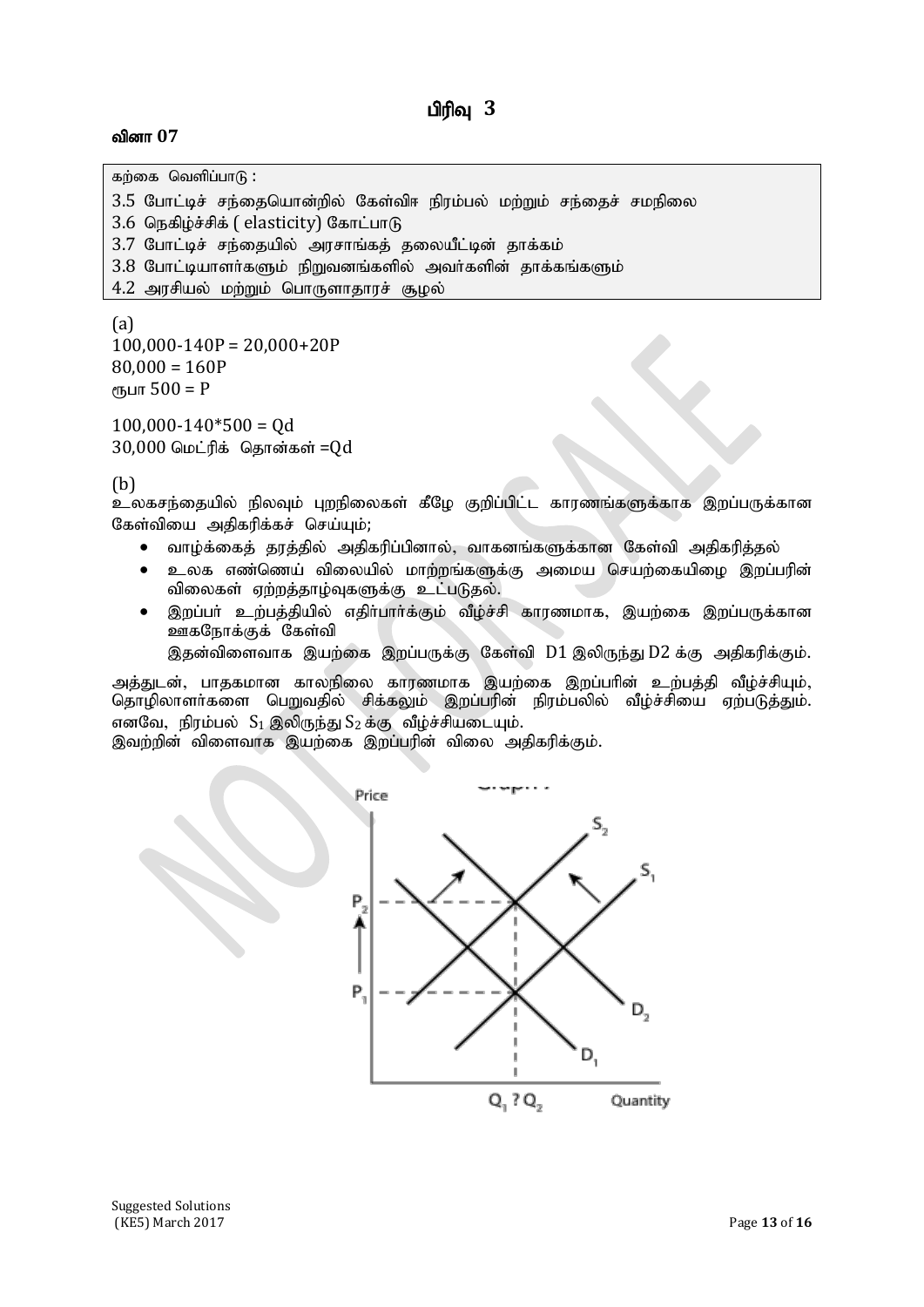- (c)
- $(i)$  , இயற்கை இறப்பரும் செயற்கை இமைஇறப்பரும் பிரதியீட்டுப் பண்டங்கள் ஆதலால் கேள்வியின் குறுக்கு விலை நெகிழ்ச்சி நேரானதாகும்.
- (ii) வாகனங்களும் ரையா்களும் கூட்டுப் பொருட்கள் ஆதலினால் கேள்வியின் குறுக்கு விலை நெகிழ்ச்சி மறையானதாகும்.
- $(d)$ 
	- (i) மானியம் (subsidy) என்பது குறித்த பொருளின் உற்பத்தி அதிகரிப்பை ஊக்குவிப்பதற்காக அல்லது முக்கியமான தொழிற்துறையை பாதுகாப்பதற்காக வழங்குனருக்கு அரசாங்கம் வழங்கும் கொடுப்பனவாகும். முானியம் வழங்குவதன் தாக்கம் கீழ்வருமாறு காட்டப்படலாம்:



மானியம் வழங்கப்படமுன்னர் சமநிலை விலையும் கணியமும் முறையே  $P$  மற்றும் $Q$ ஆகும். மானியக் கொடுப்பனவு நிரம்பல் வளையியை கீழ்நோக்கி  $S_1$  க்கு நகர்த்துகின்றது . அதன் விளைவாக, வழங்குனர்கள் இப்போது குறைந்த விலையான  $P1$ க்கு கணியம்  $Q1$  இனை உற்பத்தி செய்ய விரும்புவர். எனவே, மானியம் காரணமாக நுகா்வோா் பெறும் பயன்  $P_1$ PFB, ஆகவும் உற்பத்தியாளர் பெறும் பயன் PCAF ஆகவும் இருக்கும். மானியம் வெற்றிகரமாக நடைமுறைப்படுத்தப் பட்டதும், அது நாட்டு மக்களின் வாழ்க்கைத் தரத்தினை மேம்படுத்தும்.

இருந்தபோதிலும், நுகா்வோா் மற்றும் உற்பத்தியாளா் பெறும் பயன்களின் அளவு, சார்பு நெகிம்கிறனில் (relative elasticity) தங்கியள்ளது.

(ii) rkepiy tpiyf;F Nkyhf Fiwe;jgl;r tpiyia eph;zapf;fNtz;Lk;. வீழ்ச்சியடையும். எனினும் அதிகரித்த விலையானது அதிக நிரம்பலை ஊக்குவிப்பகால், நிரம்பற் கணியம் அதிகரிக்கும். எனவே மிகையான .<br>நிாம்பல் காணப்படும்.

குறைந்தபட்ச விலையில் விற்பனை செய்யக்கூடியதிலும் பார்க்க அதிகளவான பொருட்கள் உற்பத்தி செய்யப்படுவதால் மிகைக் கணியம் அதிகரிக்கும். எனவே, மிகையான நிரம்பல் சாவதேச சந்தைக்கு ஏற்றுமதி செய்யப்படலாம்.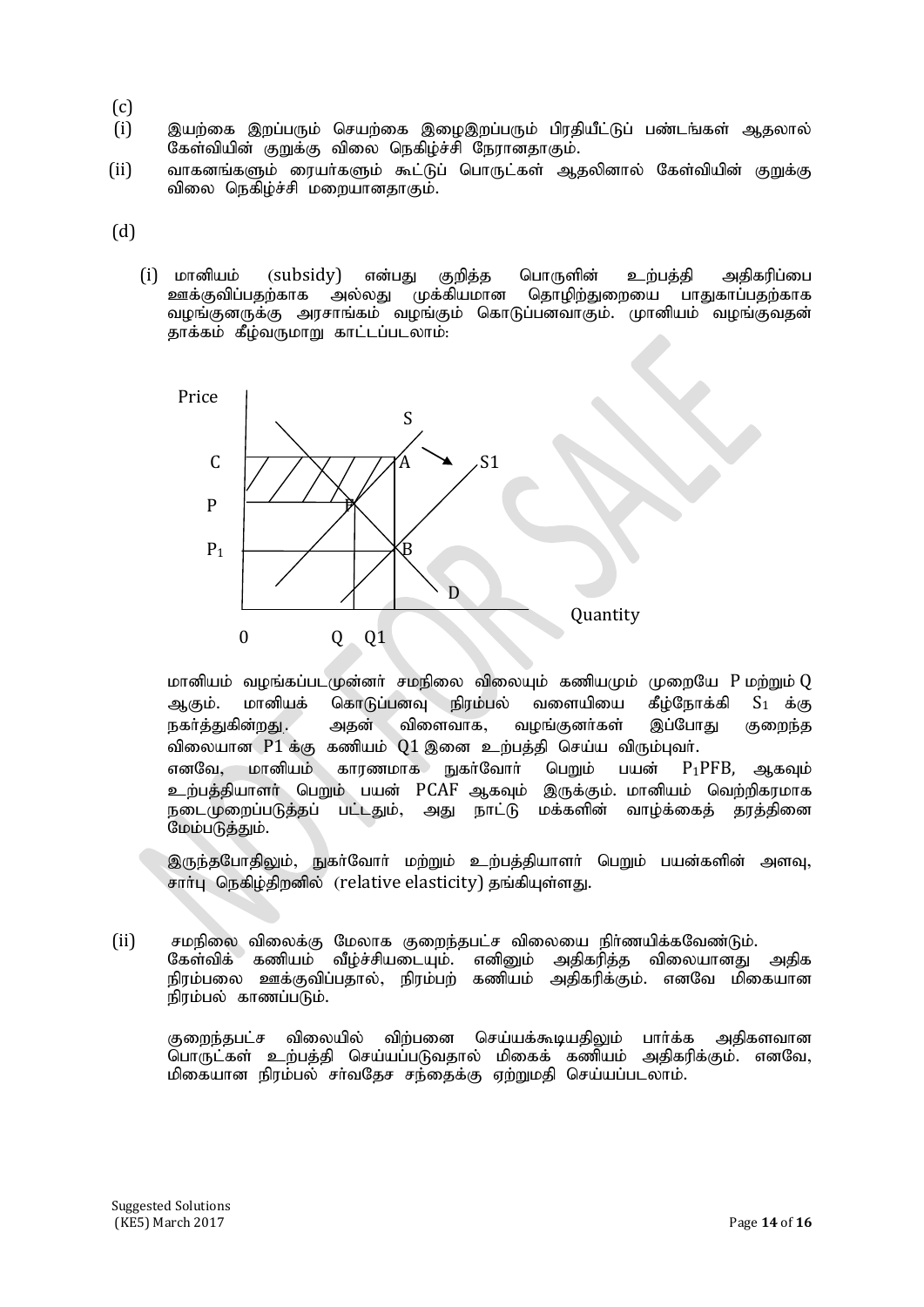- $\epsilon$ ) ஒரு அரசியற் சூழல் வியாபாரங்களை பலவழிகளில் பாதிக்கலாம்.
	- அவற்றின் இருப்புக்கான அடிப்படை சட்ட வேலைச்சட்டகத்தை தயாரித்தல்.
	- வியாபாரங்களுக்கான நேரடித் தொடர்புகளை வழங்குவதில் அரசாங்கம் ஒரு குறிப்பிட்ட நிலையில் பங்குகொள்ளலாம்.
	- பொருளாதாரக் கொள்கைகள் தொடர்பில் அரசாங்கக்கின் ஒட்டுமொக்க நடத்தையும் வியாபாரங்களுக்கு மிகவும் தொடர்புபட்டதாகும்.
	- சில அரசாங்க கொள்கைகள் நிறுவனங்கள் தமது இயலளவை அதிகரிக்க ஊக்குவிக்கும். உதா: ஏற்றுமதிகளுக்கு வரிவிதிக்காமை. நடைமுறையல்லா <u>காககுதாககுக் - முதல் தான் குதிர் மு</u>லத்தியிடி வழங்குதல்.<br>சொத்துக்களில் முதலீடு செய்வதற்கு முலதனப்படி வழங்குதல்.
	- சட்டவாக்கம், வரி நிவாரணம், மானியங்கள் மூலம் அரசாங்கம் கேள்வியில் தலையீடு செய்யமுடியும்.
	- அரசாங்கம் தொழிற்துறை முழுவதையும் ஊக்குவிக்கலாம்.
	- ஒழுங்குவிதிகள் மற்றும் கட்டுப்பாடுகளை அறிமுகப்படத்த முடியும்.

 $($ மொத்தம் : 20 புள்ளிகள்)